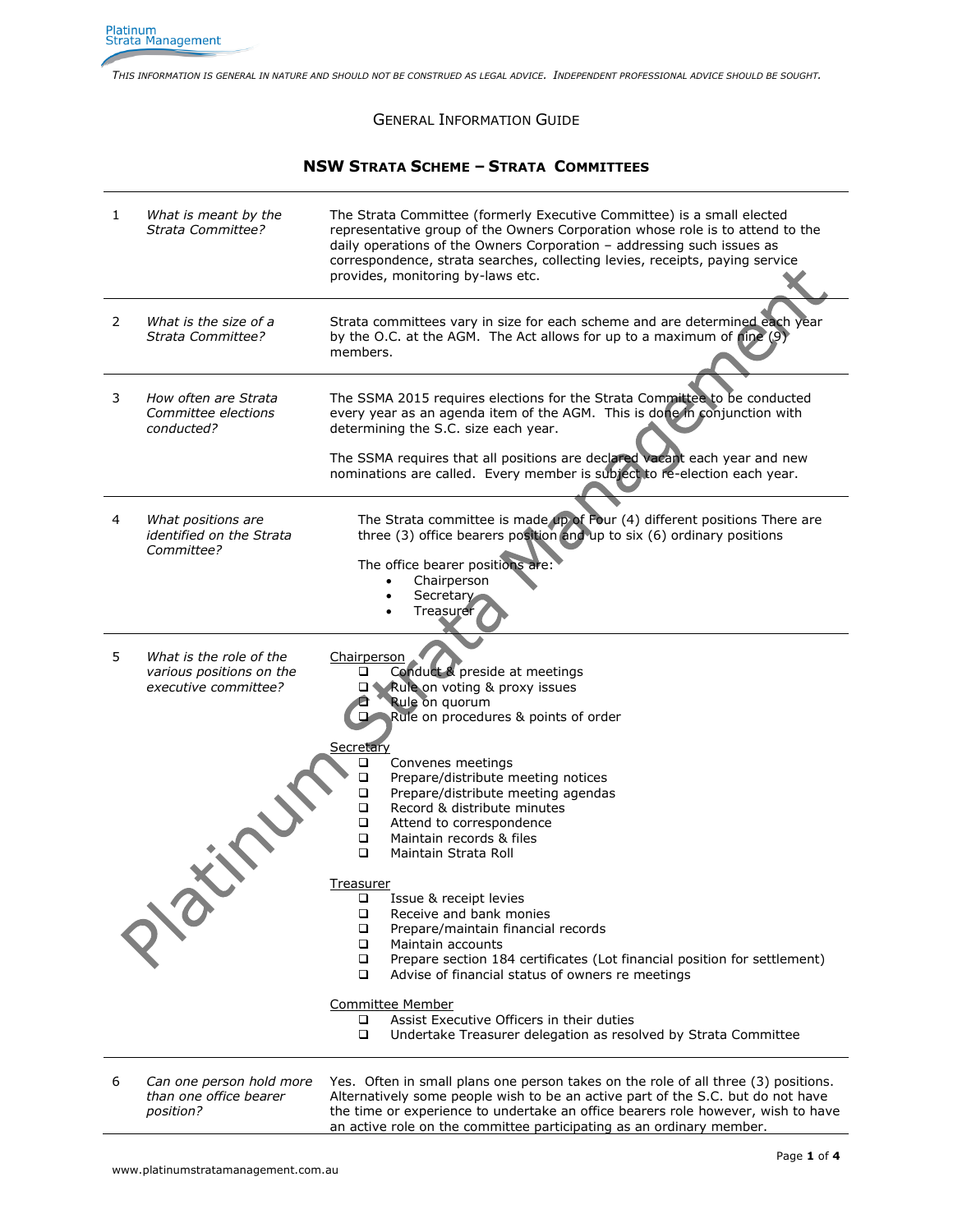Platinum<br>Strata Management

*THIS INFORMATION IS GENERAL IN NATURE AND SHOULD NOT BE CONSTRUED AS LEGAL ADVICE. INDEPENDENT PROFESSIONAL ADVICE SHOULD BE SOUGHT.*

| 7  | Does the person filling<br>more than one office<br>bearer position have<br>multiple votes? | No. Strata Committee voting is on the basis of 'one person one vote'<br>E.g. if a Strata Committee is made of three (3) people one of which holds all<br>three office bearer positions, the total number of votes is three (3). The number<br>of office bearer positions is not considered in the vote.           |
|----|--------------------------------------------------------------------------------------------|-------------------------------------------------------------------------------------------------------------------------------------------------------------------------------------------------------------------------------------------------------------------------------------------------------------------|
| 8  | What role does Unit<br>Entitlement have on<br>executive committee<br>voting?               | Unit Entitlement is not considered for any Strata Committee vote. Strata<br>Committee voting is on the basis of 'one person one vote'.                                                                                                                                                                            |
| 9  | Does the Chairperson<br>have a casting vote?                                               | No. As stated above voting is on the basis of 'one person one vote'.<br>The only time a person has more than one vote at a Strata Committee meeting<br>is if they have also been appointed as a substitute for another Strata Committee<br>member.                                                                |
|    |                                                                                            |                                                                                                                                                                                                                                                                                                                   |
| 10 | What is a substitute<br>member?                                                            | A substitute member is a person who has been nominated by an appointed<br>Strata Committee member to represent them in their absence. A substitute must<br>be either another owner or company nominee within that strata scheme. They<br>may already be a Strata Committee member                                 |
|    |                                                                                            | A substitution must first be approved by passing a resolution at a Strata<br>Committee meeting. The resolution needs to have been included on the agenda.                                                                                                                                                         |
|    |                                                                                            | If the nominated person does not meet this criteria the motion is lost. If they do<br>meet this criterion the meeting is obliged to accept their nomination.                                                                                                                                                      |
| 11 | If a member is appointed<br>as a substitute, how many<br>votes do they have?               | A Strata Committee member who has been appointed as a substitute has their<br>own vote plus one for each substitute they represent.<br>E.g. If the person has been appointed as substitute for one person then they will                                                                                          |
|    |                                                                                            | carry two votes. If they have been appointed substitute for two people they will<br>carry three votes.                                                                                                                                                                                                            |
|    |                                                                                            | This does not mean that they will cast their votes on each motion in the same<br>manner. This will be dependent on any direction the substituted member may<br>have provided.                                                                                                                                     |
| 12 | Do you have to be an<br>owner to be a Strata<br>Committee member?                          | No, anyone may be nominated and elected as a member to a Strata<br>Committee.                                                                                                                                                                                                                                     |
| 13 | How does a non-owner<br>become a Strata<br>Committee member?                               | The person must first be nominated by an owner who is not standing for<br>election. If they accept the nomination they are then part of the standard<br>election process.                                                                                                                                         |
|    |                                                                                            | The non-owners must accept a Strata Committee nomination. Given that only<br>owners are permitted to attend general meetings of a strata scheme, this needs<br>to be done in writing prior to the meeting. Acceptance must be available at the<br>time of the vote otherwise the nomination cannot be considered. |
|    |                                                                                            | A non-owner acting as a proxy for an owner at a general meeting cannot<br>nominate themselves.                                                                                                                                                                                                                    |
|    |                                                                                            | If the nominating owner looses confidence in the performance of the non-owner,<br>that owner may withdraw their nomination by writing to the Secretary. Under<br>this circumstance the non-owner ceases to be a Strata Committee member.                                                                          |
| 14 | Why would an owner<br>nominate a non-owner to                                              | There are many reasons. The person may have particular skills that would<br>assist the Strata Committee, such as a qualified accountant, legal expert or                                                                                                                                                          |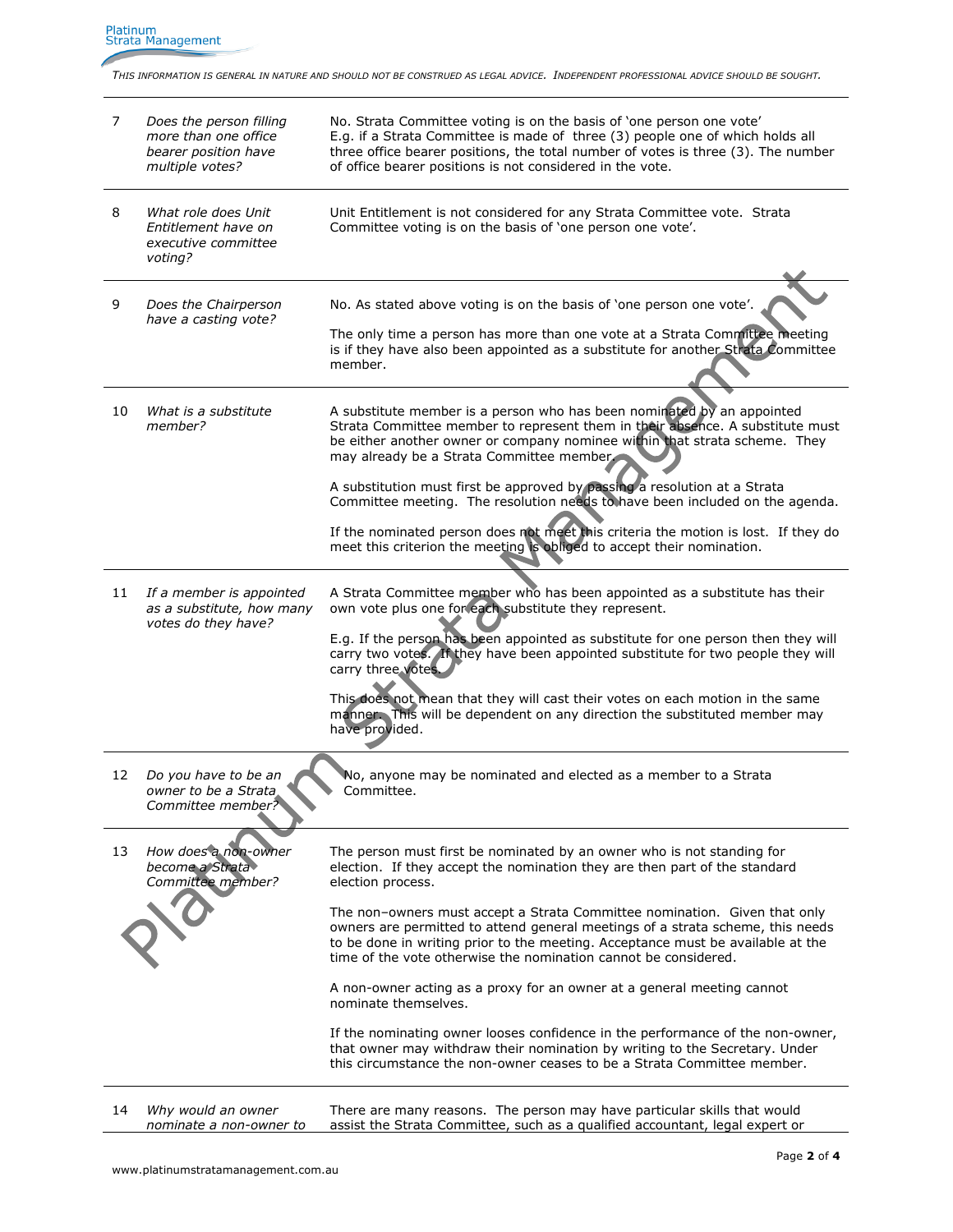*THIS INFORMATION IS GENERAL IN NATURE AND SHOULD NOT BE CONSTRUED AS LEGAL ADVICE. INDEPENDENT PROFESSIONAL ADVICE SHOULD BE SOUGHT.*

|     | be an executive<br>committee member?                                                                                                   | engineering knowledge.                                                                                                                                                                                                                                                                                                                                                                              |
|-----|----------------------------------------------------------------------------------------------------------------------------------------|-----------------------------------------------------------------------------------------------------------------------------------------------------------------------------------------------------------------------------------------------------------------------------------------------------------------------------------------------------------------------------------------------------|
|     |                                                                                                                                        | The person may be the owner's property manager and they are wishing to have<br>some active representation in the running of their Owners Corporation.                                                                                                                                                                                                                                               |
|     |                                                                                                                                        | The owner may live interstate or overseas and again wish to have their interest<br>represented                                                                                                                                                                                                                                                                                                      |
| 15  | What requirements are<br>there regarding notices of<br>Strata Committee<br>meetings?                                                   | Strata Committee meetings require a minimum 72 hours clear notice in writing<br>indentifying date, time and location of the meeting along with a copy of the<br>Agenda with proposed motions.                                                                                                                                                                                                       |
|     |                                                                                                                                        | This notice must be provided not only for Strata Committee members but all<br>owners. It is important that owners receive notice of the Strata Committee<br>agenda to enable them to know what is proposed for discussion and decision.                                                                                                                                                             |
|     |                                                                                                                                        | Decisions of the Strata Committee are binding on the Owners Corporation so it is<br>essential that all owners are aware of the proposed decisions of the Strata<br>Committee.                                                                                                                                                                                                                       |
| 16  | Can an owner stop the<br>Strata Committee from<br>making certain decisions?                                                            | Yes is the short answer. There are two ways this can be done.                                                                                                                                                                                                                                                                                                                                       |
|     |                                                                                                                                        | If there is an item on the Strata Committee agenda that owners do not wish the<br>Strata Committee to discuss or decide upon, they must lodge a written notice<br>with the Secretary prior to the commencement of the meeting identifying the<br>agenda item. This must be signed by owners whose Unit Entitlement is more<br>than 1/3 of the aggregate U.E. A reason does not have to be provided. |
|     |                                                                                                                                        | However the notice must be handed to the Secretary in person and not left in a<br>box or under a door.                                                                                                                                                                                                                                                                                              |
|     |                                                                                                                                        | The alternative is to have those matters declared as restricted matters at either<br>an AGM or an EGM so that the Strata Committee cannot consider them.                                                                                                                                                                                                                                            |
| 17  | Is the Strata Committee<br>required to meet a<br>quorum for a meeting to<br>commence?                                                  | All Strata Committee must meet a quorum.<br>If the Strata Committee is one person; the quorum is one<br>If the committee consists of two or members; the quorum is two.<br>he quorum for Strata Committee of four to nine members is 50%                                                                                                                                                            |
| 18  | is not attained?                                                                                                                       | What happens if a quorum If a quorum is not present within 30 minutes of the prescribed starting time,<br>that meeting is abandoned and a new meeting is called with not less than 72<br>hours clear notice.                                                                                                                                                                                        |
| 19  | What happens if a quorum<br>is not present at the                                                                                      | The same situation applies as above.                                                                                                                                                                                                                                                                                                                                                                |
|     | proposed new meeting?                                                                                                                  | The standard quorum requirements apply and there is no provision within the<br>Act for a reduction.                                                                                                                                                                                                                                                                                                 |
| 20. | Once a quorum has been<br>attained to start a Strata<br>Committee meeting, does<br>it get ignored from then<br>on through the meeting? | No. As for any other meeting of the Owners Corporation (FAGM.AGM, EGM) a<br>quorum must be present for the whole of the meeting. A meeting cannot<br>continue if a quorum is not present in the room to participate in the decision<br>making process. Any decisions made without a quorum present are not<br>enforceable.                                                                          |
|     |                                                                                                                                        | A meeting lapses if the number falls below the quorum requirement.                                                                                                                                                                                                                                                                                                                                  |
| 21  | In the situation where<br>only one person makes up<br>the Strata Committee, is                                                         | The legislation does not make any distinction related to size as to whether<br>notices and agendas are distributed. Notices and agendas must distributed.                                                                                                                                                                                                                                           |
|     | there any need for notices                                                                                                             | If the Strata Committee fails to apply the requirements of the Act, then any                                                                                                                                                                                                                                                                                                                        |